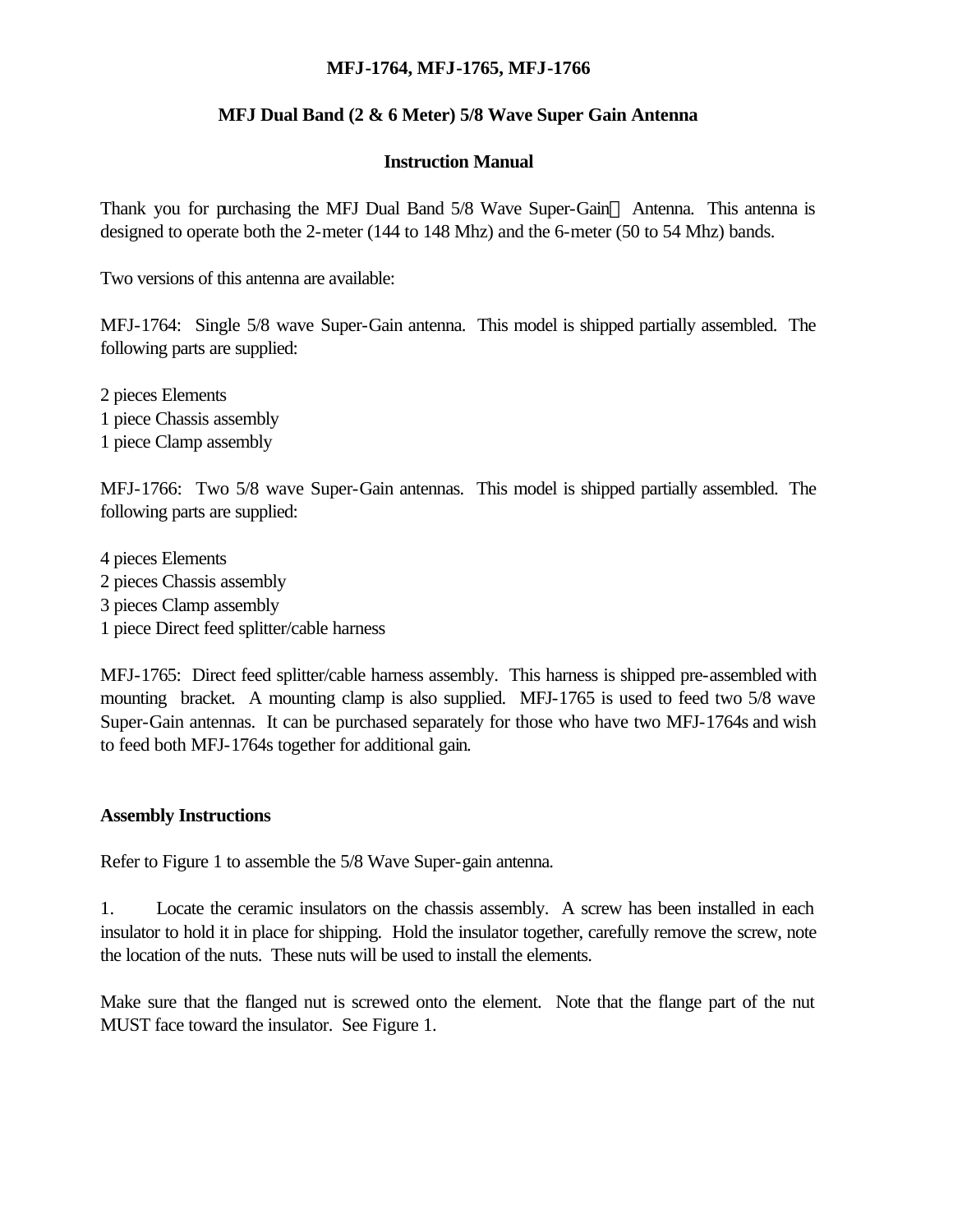After removing the "holding" screw, insert the element into the insulator and through the lug on the inside. Secure the element by screwing the other nut (taken from the "holding" screw (onto the end of the element inside the chassis. See Figure 1.

Repeat steps 1, 2, and 3 to install the other element.

If you have purchased the MFJ-1766, you will have to assemble another Chassis assembly. Use the same instruction as in step 1 thru 4.

### **Installation Instructions**

# **MFJ-1274: Single 5/8 Wave Super-Gain Antenna**

The Super-Gain antenna can be mounted on any 1" to 1-1/2" tubular mast. The mast my be a conductive (metal) or a non-conductive material.

For optimum performance the antenna should be mounted as high as possible. However, if the mast itself is located at a high elevation, such as a hill or mountain, the need for a tall mast will not be as critical.

The antenna may be mounted horizontally or vertically. The antenna should be mounted horizontally for SSB and mounted vertically for FM operation.

Once you have mounted the antenna, connect the feedline to the SO-239 on the antenna chassis assembly.

### **MFJ-1766: Dual 5/8 wave Super-Gain antenna**

If you are installing two 5/8 wave Super-Gain antennas, you may stack each Super-Gain antenna on top of each other on the same mast. Each antenna must be separated by a distance of 12 feet (antenna mount-to-antenna mount). See Figure 2. You may also install the two antennas horizontally. Again separate them by 12 feet.

Install the cable harness (MFJ-1765) in between the two antennas. Connect one of the coax cables with PL-259 to one antenna and the other cable to the other antenna.

Connect your antenna feedline to the SO-239 on the cable harness bracket.

# **Tuning Instruction**